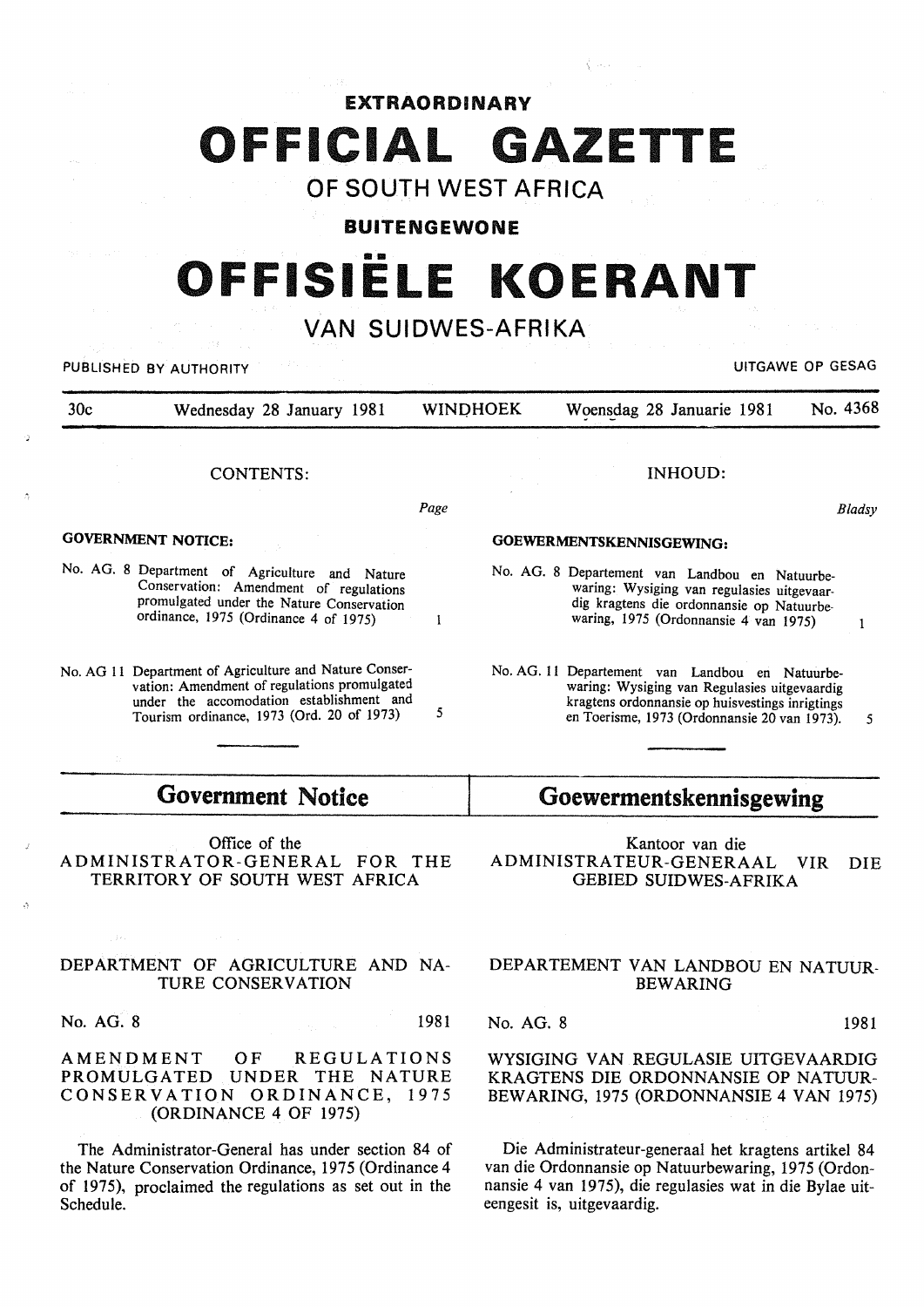#### **SCHEDULE**

*Amendment of regulations 1 and 4 of the regulations promulgated by Government Notice 240 of 1976, as substituted by Government Notices 10 of 1979 and 302 of 1977* 

1. By substituting the following regulation for regulation 1:

"1. Subject to the provisions of regulation 3 the fees indicated hereunder in respect of that game park, shall be paid for permission to enter such game park:

(a) Day visitors

|                                 | $er$ person<br>above the<br>$\cdot$ e of<br>years | person<br>6 to 16<br>5 of age<br>Per<br>from<br>years | ∾ ພ<br>$\frac{1}{2}$ person<br>9 Q |  |
|---------------------------------|---------------------------------------------------|-------------------------------------------------------|------------------------------------|--|
| Namib-Naukluft<br>Park          |                                                   | R0,80 R0,40                                           | $\sim$ Nil $\sim$                  |  |
| Von Bach Recrea-<br>tion Resort | R0,80                                             | R0,40                                                 | Nil                                |  |
| Cape Cross and<br>Duwisib       | R0,80                                             | R <sub>0</sub> ,40                                    | Nil                                |  |
| All other Game<br>Parks         | $R1,60$ $R0,80$                                   |                                                       | Nil                                |  |
| (b) Overnight visitors          |                                                   |                                                       |                                    |  |
| All Resorts and<br>Game Parks   | R0,80                                             | R0,40                                                 | Nil                                |  |
| (c) Season-tickets              |                                                   |                                                       |                                    |  |
| Hardap and Von<br>Bach          | $R15,00$ per year                                 |                                                       |                                    |  |
| Recreation Resorts              | R8,00 for 6 months                                |                                                       |                                    |  |
|                                 | R5,00 per 3 months                                |                                                       |                                    |  |

2. Regulation 4 of the regulations promulgated by Government Notice 240 of 25 August 1976, is hereby  $amended-$ 

- (a) by substituting the following subregulation for subregulation (1):
	- "(1) Subject to the provisions of subregulations (2), (2A), (2B), (3), (4), (5) and (6) the fees indicated hereunder in respect of the specific accommodation to be occupied, shall be paid for permission to stay in a game park:

#### BYLAE

*Wysiging van regulasies 1 en 4 van die regulasies qfgekondig by Goewermentskennisgewing 240 van 1976, soos vervang by Goewermentskennisgewings 10 van 1979 en 302 van 1977* 

1. Regulasie 1 word hierby deur die volgende regulasie vervang:

"1. Ondanks enige andersluidende bepalings in hierdie regulasies moet die gelde per persoon vir die onderskeie wildtuine soos hieronder uiteengesit betaal word vir toestemming om die betrokke wildtuine te betree:

| (a) Dagbesoekers             | Per persoon<br>ouer as 16<br>jaar | Per<br>van<br>Jaar     | persoon |
|------------------------------|-----------------------------------|------------------------|---------|
| Namib-Naukluft-<br>park      | R <sub>0</sub> ,80                | R <sub>0</sub> ,40     | Geen    |
| Ontspanningsoord<br>Von Bach | R0,80                             | R0,40                  | Geen    |
| Kaap Kruis en<br>Duwisib     | R <sub>0</sub> ,80                | R0,40                  | Geen    |
| Alle ander wildtuine.        | R <sub>1</sub> ,60                | R0,80                  | Geen    |
| (b) Oornagbesoekers          |                                   |                        |         |
| Alle oorde en wild-<br>tuine | R0,80                             | R <sub>0</sub> ,40     | Geen    |
| (c) Seisoenkaartjies         |                                   |                        |         |
| Ontspanningsoorde            | R <sub>15</sub> ,00 per jaar      |                        |         |
| Hardap en Von Bach           |                                   | R 8,00 vir 6 maande    |         |
|                              |                                   | $R$ 5.00 vir 3 maande. | R       |

2. Regulasie 4 van die regulasies afgekondig by Goewermentskennisgewing 240 van 25 Augustus 1976, word hierby gewysig  $-$ 

- (a) deur subregulasie (1) deur die volgende subregulasie te vervang:
	- "( 1) Behoudens die bepalings van subregulasies (2), (2A), (2B), (3), (4), (5) en (6) moet die gelde wat hieronder aangetoon word met betrekking tot die besondere huisvesting wat bewoon gaan word, betaal word vir verlof om in 'n wildtuin te bly: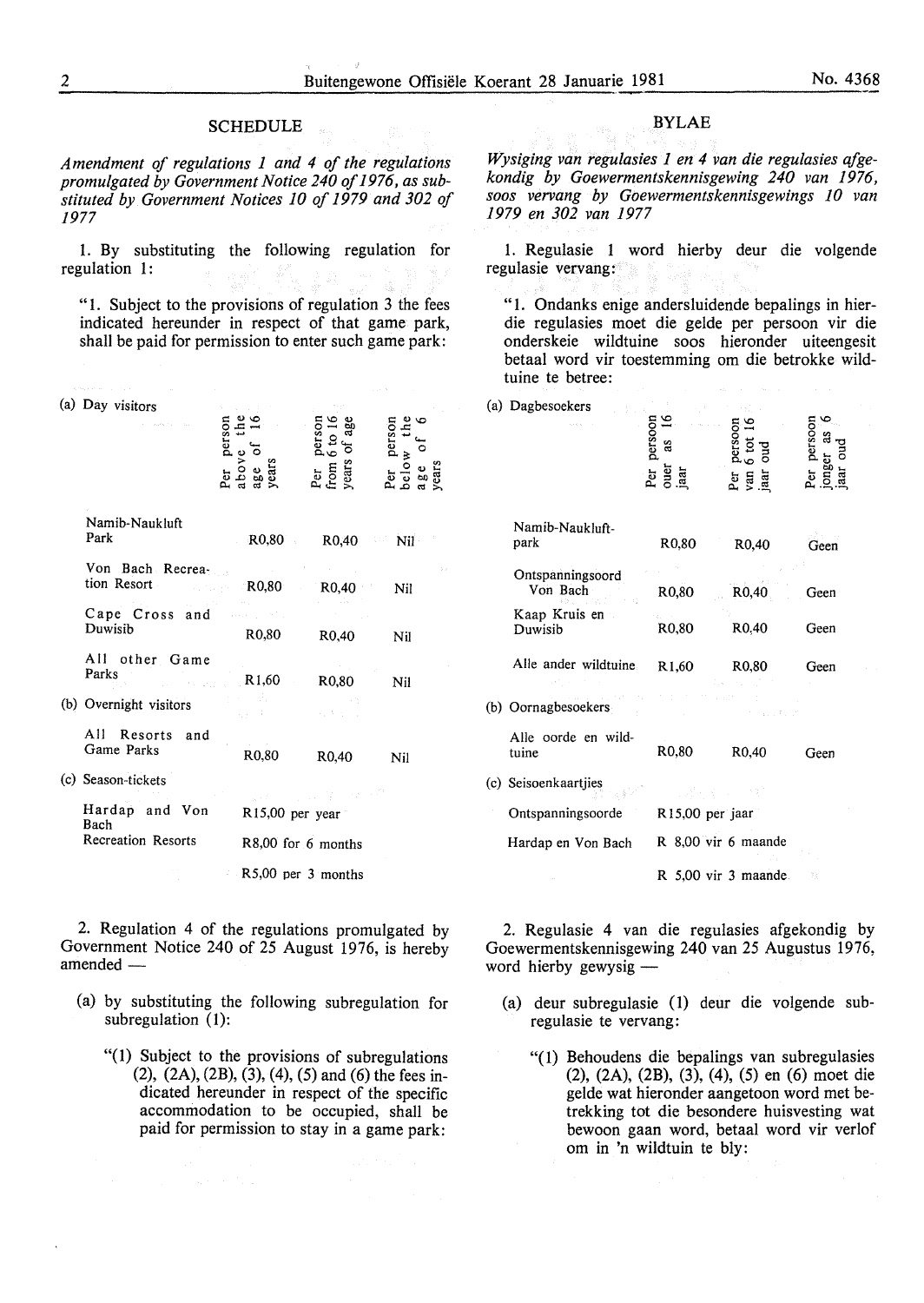#### No. 4368 Official Gazette Extraordinary 28 January 1981

| Type of               | Number                       | Place                    | Tariff                                    | Tipe Huis-                  | Bed-                    | Plek                     | Tarief                                   |
|-----------------------|------------------------------|--------------------------|-------------------------------------------|-----------------------------|-------------------------|--------------------------|------------------------------------------|
| accommodation         | of                           |                          | per day                                   | vesting                     | tal                     |                          | per                                      |
|                       | beds                         |                          |                                           |                             |                         |                          | dag                                      |
|                       |                              |                          |                                           |                             |                         |                          |                                          |
|                       |                              |                          |                                           |                             |                         |                          |                                          |
| Bungalow with         |                              |                          |                                           | Rushuis met                 |                         |                          |                                          |
| facilities            | 6                            | Okaukuejo                | R21,90                                    | geriewe                     | 6                       | Okaukuejo                | R21,90                                   |
| facilities            | 5<br>ŵ.                      | Halali                   | R21,90                                    | geriewe                     | 5                       | Halali                   | R21.90                                   |
| facilities            | 5                            | Hardap                   | R21,90                                    | geriewe                     | 5<br>5                  | Hardap                   | R21,90                                   |
| facilities            | 5                            | Daan Viljoen             | R21,90                                    | geriewe<br>Woonstel met     |                         | Daan Viljoen             | R <sub>21,90</sub>                       |
| Flat with             |                              |                          |                                           | geriewe                     | 5                       | Gross-Barmen             |                                          |
| facilities            | 5                            | Gross-Barmen             | R21,90                                    | geriewe                     | 5                       | Terracebaai              | R21,90                                   |
| facilities            | 5<br>5                       | Terrace Bay              | R21,90                                    | geriewe                     | 5                       | Namutoni                 | R21,90<br>R <sub>14,90</sub>             |
| facilities            |                              | Namutoni                 | R <sub>14,50</sub>                        | geriewe                     | 4                       | Ai-Ais                   | R13,20                                   |
| facilities            | 4                            | Ai-Ais                   | R13,20                                    | Rushuis                     | 6                       | Okaukuejo                |                                          |
| <b>Bungalow</b>       | 6                            | Okaukuejo                | R <sub>11,70</sub>                        | Rushuis                     | 5                       |                          | R <sub>11,70</sub><br>R12,50             |
| Bungalow              | 5<br>5                       | Okaukuejo<br>Halali      | R <sub>12,50</sub>                        | Rushuis                     | 5                       | Okaukuejo<br>Halali      | R12,50                                   |
| Bungalow              |                              |                          | R <sub>12</sub> ,50                       | Rushuis                     | 5                       |                          | R <sub>14</sub> ,10                      |
| <b>Bungalow</b>       | 5                            | Hardap                   | R <sub>14</sub> ,10                       | Woonstel                    | 4                       | Hardap<br>Ai-Ais         |                                          |
| Flat<br>Flat          | 4                            | Ai-Ais                   | R <sub>11,00</sub><br>R <sub>16</sub> ,40 | Woonstel                    | 5                       | Gross-Barmen             | R <sub>11,00</sub>                       |
|                       | 5<br>$\mathbf{3}$            | Gross-Barmen<br>Hardap   |                                           | Rushuis                     | $\overline{\mathbf{3}}$ | Hardap                   | R <sub>16</sub> ,40<br>R11,00            |
| Bungalow              | 3                            |                          | R11,00                                    | Rushuis                     | 3                       | Gross-Barmen             |                                          |
| Bungalow              | 6                            | Gross-Barmen<br>Möwe Bay | R <sub>11,00</sub><br>R <sub>10,20</sub>  | Rushuis                     | 6                       | Möwebaai                 | R11,00<br>R <sub>10</sub> ,20            |
| Bungalow              | 3                            | Okaukuejo                | R 7,10                                    | Rushuis                     | 3                       |                          |                                          |
| Bungalow              | 3                            | Halali                   | R 6,30                                    | Rushuis                     | 3                       | Okaukuejo<br>Halali      | R 7,10                                   |
| Bungalow              | $\overline{\bf 4}$           | Gross-Barmen             | R 8,30                                    | Rushuis                     | 4                       | Gross-Barmen             | R 6,30                                   |
| Bungalow              |                              |                          | R 7,80                                    | Rushuis                     | 3                       |                          | $R_{8,30}$                               |
| Bungalow<br>Ski-cabin | 3<br>$\overline{\mathbf{c}}$ | Daan Viljoen<br>Namutoni | R 3,90                                    | Ski-hut                     | $\overline{c}$          | Daan Viljoen<br>Namutoni | R 7,80<br>R 3,90                         |
|                       | $\overline{\mathbf{c}}$      |                          | R 6,30                                    | Rushuis                     | $\overline{2}$          | Daan Viljoen             | R 6,30                                   |
| <b>Bungalow</b>       | 12                           | Daan Viljoen<br>Namutoni |                                           | Kamer                       | 12                      | Namutoni                 |                                          |
| Room<br>Room          | $10\,$                       | Halali                   | R <sub>11,70</sub><br>R <sub>14,90</sub>  | Kamer                       | 10                      | Halali                   | R <sub>11,70</sub><br>R <sub>14,90</sub> |
| Room                  | 10                           | Hardap                   | R <sub>14,90</sub>                        | Kamer                       | 10                      | Hardap                   | R14,90                                   |
| Room                  | ${\bf 8}$                    | Okaukuejo                | R <sub>11,00</sub>                        | Kamer                       | 8                       | Okaukuejo                | R <sub>11</sub> ,00                      |
| Room                  | 6                            | Namutoni                 | R 8.60                                    | Kamer                       | 6                       | Namutoni                 | R 8,60                                   |
| Room                  | 4                            | Namutoni                 | R 7,10                                    | Kamer                       | 4                       | Namutoni                 | R 7,10                                   |
| Room                  | 3                            | Namutoni                 | R 6,30                                    | Kamer                       | 3                       | Namutoni                 | R 6,30                                   |
| Room                  | $\overline{c}$               | Okaukuejo                | R 9,30                                    | Kamer                       | 2                       | Okaukuejo                | R 9,30                                   |
| Room                  | $\mathbf{2}$                 | Halali                   | R 9,30                                    | Kamer                       | 2                       | Halali                   | R 9,30                                   |
| Room                  | $\overline{c}$               | Namutoni                 | R 4,70                                    | Kamer                       | $\boldsymbol{2}$        | Namutoni                 | R 4,70                                   |
| Room                  | $\mathbf 2$                  | Halali                   | R 5,40                                    | Kamer                       | $\overline{\mathbf{c}}$ | Halali                   | R 5.40                                   |
| Room                  | $\boldsymbol{2}$             | Hardap                   | R 5,40                                    | Kamer                       | $\overline{\mathbf{c}}$ | Hardap                   | R 5,40                                   |
| Room                  | $\overline{2}$               | Terrace Bay              | R 9,30                                    | Kamer                       | 2                       | Terracebaai              | R 9,30                                   |
| Caravan               | $\overline{\mathbf{4}}$      | Ai-Ais                   | R 7,80                                    | Karavaan                    | 4                       | Ai-Ais                   | R 7,80                                   |
| Mobile Home           | 4                            | Namutoni                 | R <sub>15,00</sub>                        | Mobiele woning              | 4                       | Namutoni                 | R <sub>15,00</sub>                       |
| Tent                  | 4                            | Okaukuejo                | R 6,30                                    | Tent                        | 4                       | Okaukuejo                | R 6,30                                   |
| Tent                  | 4                            | Halali                   | R 6,30                                    | Tent                        | 4                       | Halali                   | R 6,30                                   |
| Tent                  | 4                            | Ai-Ais                   | R 6,30                                    | Tent                        | 4                       | Ai-Ais                   | R 6,30                                   |
| Tent                  | 3                            | Torra Bay                | R 3,90                                    | Tent                        | 3                       | Torrabaai                | R 3,90                                   |
| Room                  | 2.                           | Möwe Bay                 | R 4,70                                    | Kamer<br>÷.                 | $\overline{c}$          | Möwebaai                 | R 4,70                                   |
| <b>Room</b>           | 3                            | Möwe Bay                 | R 6,30                                    | Kamer<br>$\zeta \to \gamma$ | $\mathbf{3}$            | Möwebaai                 | R 6,30                                   |
| Room                  | 2                            | Duwisib                  | R 9,30                                    | Kamer                       | 2                       | Duwisib                  | R 9,30                                   |
| Room                  | 4                            | Duwisib                  | R 7,80                                    | Kamer                       | 4                       | Duwisib                  | R 7,80                                   |
| House                 | 8                            | Arbeit Adelt             | R <sub>20</sub> ,00                       | Huis                        | 8                       | Arbeit Adelt             | R20,00                                   |
| House                 | 6                            | Panorama                 | R17,00                                    | Huis                        | 6                       | Panorama                 | R17,00                                   |
| House                 | 8                            | Tsams-West               | R <sub>20</sub> ,00                       | Huis<br>7557                | 8                       | <b>Tsams-West</b>        | R <sub>20</sub> ,00                      |
| House                 | 4                            | Middelpos                | R <sub>15,00</sub>                        | Huis                        | 4                       | Middelpos                | R <sub>15</sub> ,00                      |
| House                 | 8                            | Felseneck                | R20,00";                                  | Huis                        | 8                       | Felseneck                | R20,00";                                 |
|                       |                              |                          |                                           |                             |                         |                          |                                          |

(b) by substituting the following subregulation for subregulation (2):

e en de la component de la component de la component de la component de la component de la component de la com<br>1990 : le registrat de la component de la component de la component de la component de la component de la com<br>1

- "(2) (a) The fee payable for a person for permission to stay in a boat house in a game park, is R4,60.
- (b) deur subregulasie (2) deur die volgende subregulasie te vervang:
	- "(2) (a) Die gelde wat 'n persoon moet betaal vir verlof om in 'n boothuis in 'n wildtuin te woon, is R4,60.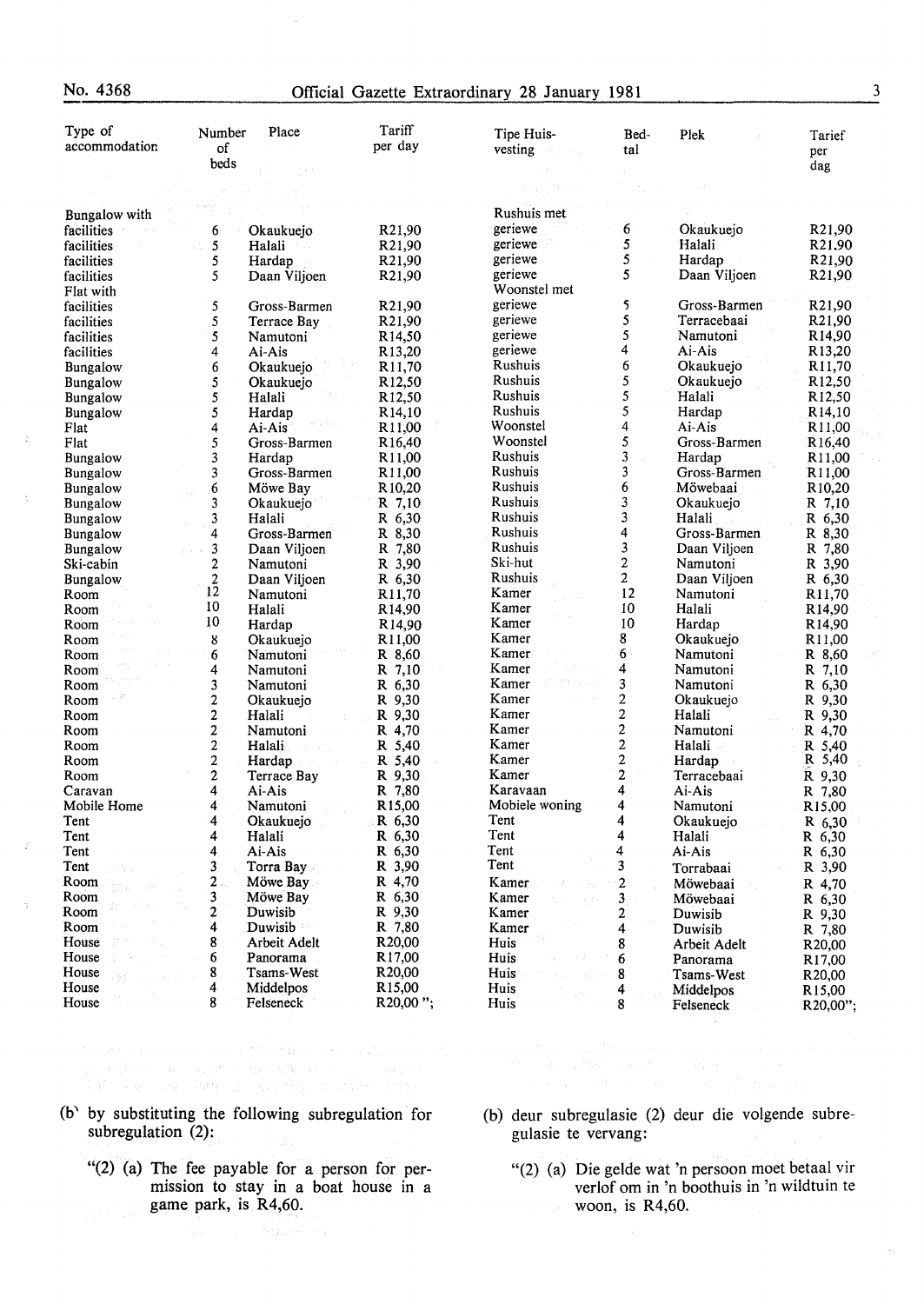(b) (i) The fee payable for a person for permission to stay overnight in his own tent or caravan on a camping site in a game park shall be calculated per camping site per day according to the scale of tariffs hereunder and subject to the provisions of subre gulation (2A):

| Ai-Ais Hot Springs                                                                                     | R <sub>3</sub> ,10 |                                                                     |
|--------------------------------------------------------------------------------------------------------|--------------------|---------------------------------------------------------------------|
| Hardap Recreation Resort                                                                               | R4.60              |                                                                     |
| Daan Viljoen Game Park:<br>If the camping site is occupied by a<br>caravan with or without a side tent | R4,60              |                                                                     |
| If the camping site is occupied by a<br>tent                                                           | R3,10              |                                                                     |
| Gross-Barmen Hot Springs                                                                               | R4,60              |                                                                     |
| Von Bach Recreation Resort                                                                             | R <sub>1</sub> ,50 |                                                                     |
| National Etosha Game Park                                                                              | R4,60              |                                                                     |
| Gobabeb                                                                                                | R3,10              |                                                                     |
| Naukluft<br>The Falls/Die Valle<br>Tsams Ost                                                           |                    | R7,00 per multiple of 3<br>persons to a<br>maximun of 30<br>persons |
| Sesriem with the purpose of visiting R7,00 per multiple of 3<br>Sossusvlei                             |                    | persons to a<br>maximum of 30<br>persons                            |
| Other camping areas:                                                                                   |                    |                                                                     |
| If the camping area has hasic facili-                                                                  |                    |                                                                     |

If the camping area has basic facilities (i.e. fresh water and toilet facilities) R1,50

If the camping area does not have such basic facilities at its disposal R0,80

- (ii) the permission referred to in subparagraph (1) authorises a person to occupy a camping site with one motor vehicle and one tent or with one motor vehicle and one caravan (with or without side tent) and not more than eight persons may occupy such tent or caravan (with or without side tent).
- (c) The fee payable for permission for day camping in a game park which has basic facilities at its disposal, shall be, per camping site per day  $-$ R3,10

If the camping area has only basic facilities (i.e. fresh water and toilet facilities) at its disposal -R1,50

If the camping area does not have such basic facilities at its disposal  $-$  R0,80

(b) (i) Die gelde wat 'n persoon moet betaal vir verlof om in sy eie tent of karavaan op 'n kampeerplek in 'n wildtuin te oornag word behoudens die bepalings van subregulasie (2A) volgens die onderstaande tariefskaal per kampeerplek per dag bereken:

| Warmbron Ai-Ais                                                                                            | R3,10                                                                                                                    |          |
|------------------------------------------------------------------------------------------------------------|--------------------------------------------------------------------------------------------------------------------------|----------|
| Ontspanningsoord Hardap                                                                                    | R4,60<br>иt.                                                                                                             |          |
| Daan Viljoen-wildtuin: Indien die<br>kampeerplek deur 'n karavaan met of<br>sonder sy-tent geokkupeer word | $2 + 1$<br>R4,60                                                                                                         |          |
| Indien die kampeerplek deur 'n tent<br>geokkupeer word                                                     | 22. .<br>R3,10                                                                                                           |          |
| Warmbron Gross-Barmen                                                                                      | R4,60                                                                                                                    | ついばい トラク |
| Ontspanningsoord Von Bach                                                                                  | R <sub>1,50</sub>                                                                                                        |          |
| Nasionale Etoshawildtuin                                                                                   | R4.60                                                                                                                    |          |
| Gobabeb                                                                                                    | R3,10                                                                                                                    |          |
| Naukluft<br>305.000<br>Die Valle<br>Tsams Ost<br>Sesriem met die doel om Sossusvlei te<br>besoek           | R7,00 per veelvoud van<br>3 persone tot $n$<br>maksimum van<br>30 persone<br>R7,00 per veelvoud van<br>3 persone tot $n$ |          |
| Ander kompoenterreiner                                                                                     | maksimum van<br>30 persone                                                                                               |          |

Ander kampeerterreine:

Indien die kampeerterrein oor basiese geriewe (dit wil sê vars water en toiletgeriewe) beskik Rl,50

Indien die kampeerterrein nie oor sodanige basiese geriewe beskik nie R0,80

- (ii) die verlof bedoel in subparagraaf ( 1) magtig 'n persoon om 'n kampeerplek te okkupeer met een motorvoertuig en een tent of met een motorvoertuig en een karavaan (met of sonder sytent) en hoogstens agt persone mag in sodanige tent of karavaan (met of sonder sytent) woon.
- (c) Die gelde wat betaal moet word vir verlof vir dagkampering in 'n wildtuin wat oor die nodige geriewe beskik, is, per kampeerplek per dag —  $R3$ ,-10

Indien die kampeerterrein oor net basiese geriewe (dit wil sê vars water en toiletgeriewe) beskik  $-$  R1,50

Indien die kampeerterrein nie oor sodanige basiese geriewe beskik nie - R0,80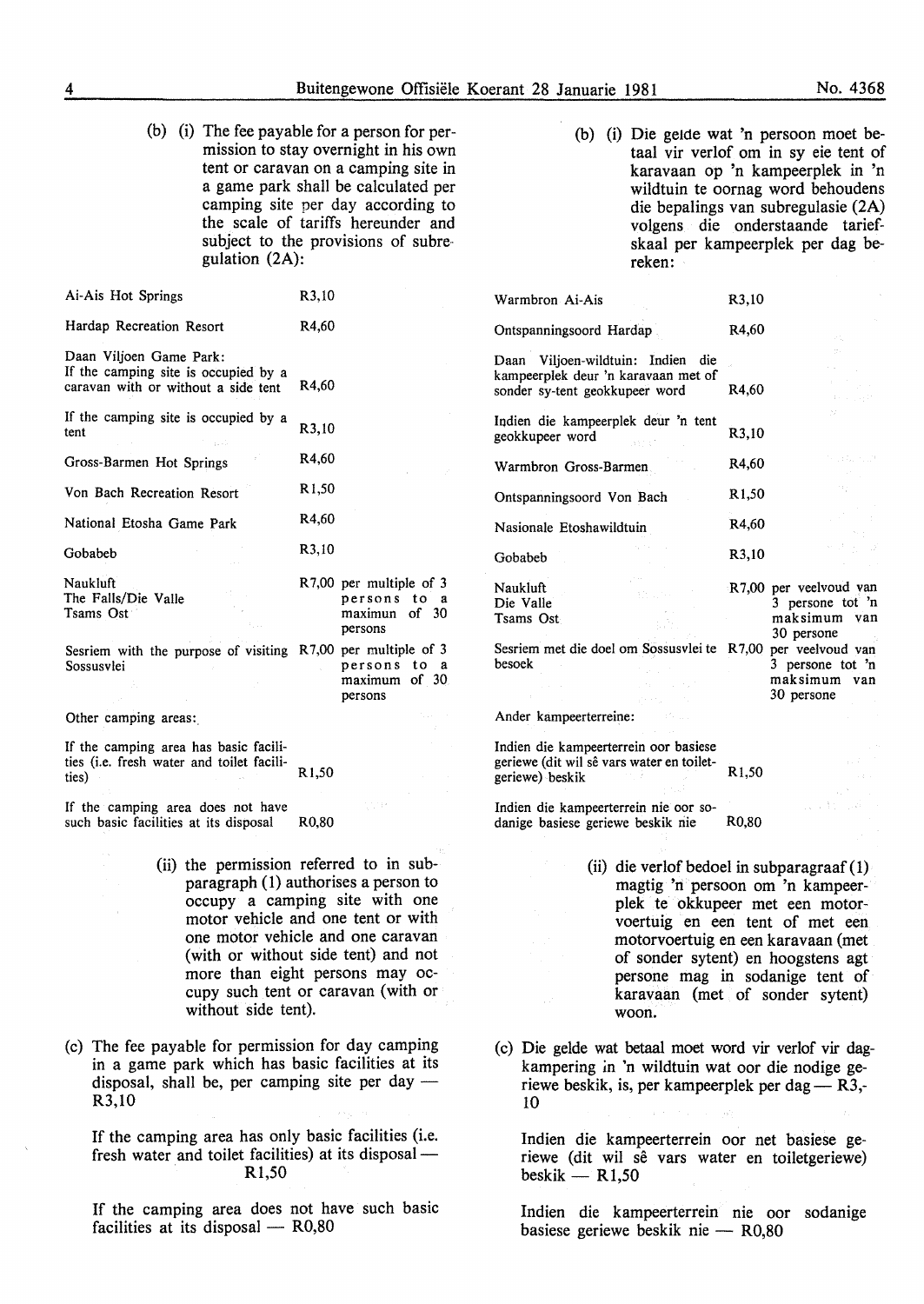(d) The fees payable for permission to make use of the under-mentioned facilities in the Daan Viljoen Game Park are as indicated opposite the facilities in the under mentioned scale of tariffs:

Facilities: Tariff per day:

"Die Es" R20,90

"Die Kraal" R20,80; and

- (e) by substituting the following subregulation for subregulation (2B):
	- "(2b) If the rooms at Terrace Bay and Duwisib are used on an all inclusive basis, the fee payable for permission to occupy such rooms shall be calculated according to the scale of tariffs hereunder:

If the room is occupied by one person of 6 years or older  $-$  R20,00 per day

If the room is occupied by two persons of 6 years or older  $-$  R30,00 per day

For each child under the age of 6 years who occupies the room together with a person or persons as described above, additional to the appropriate fee fixed above — R 7,50 per day."

#### *Commencement*

2. These regulations shall come into operation on 1 February 1981.

#### Office of the

#### ADMINISTRATOR-GENERAL FOR THE TERRITORY OF SOUTH WEST AFRICA

#### DEPARTMENT OF AGRICULTURE AND NATURE CONSERVATION

No. AG. 11 **1981** 

#### AMENDMENT OF REGULATIONS PROMUL-GATED UNDER THE ACCOMMODATION ESTABLISHMENTS AND TOURISM ORDI-NANCE, 1973 (ORDINANCE 20 OF 1973)

The Administrator-General has under section 56 of the Accommodation Establishments and Tourism Ordinance, 1973 (Ordinance 20 of 1973), proclaimed the regulations as set out in the Schedule.

(d) Die gelde wat betaal moet word vir verlof om gebruik te maak van die onderstaande geriewe in die Daan Viljoen-wildtuin is soos daarteenoor in die onderstaande tariefskaal aangedui:

Geriewe: Tarief per dag "Die Es" R20,90 "Die Kraal" R20,80"; en

- (e) deur subregulasies (2B) deur die volgende subregulasie te vervang:
	- "(2b) Wanneer daar op 'n allesinsluitende basis gebruik gemaak word van die kamers by Terracebaai en Duwisib moet die gelde wat volgens die onderstaande tariefskaal bereken word, betaal word vir verlof om in sodanige kamers te bly:

Indien die kamer deur een persoon van 6 jaar oud of ouer bewoon word  $-$  R20,00 per dag

Indien die kamer deur twee persone van 6 jaar oud of ouer bewoon word  $-$  R30,00 per dag

Vir elke kind onder die ouderdom van 6 jaar wat die kamer saam met 'n persoon of persone soos hierbo bedoel, bewoon bykomend tot die toepaslike gelde hierbo bepaal  $-$  R7,50 per dag".

#### *I nwerkingteding*

2. Hierdie regulasies tree op 1 Februarie 1981 in werking.

#### Kantoor van die

#### ADMINISTRA TEUR-GENERAAL VIR DIE GEBIED SUIDWES-AFRIKA

#### DEPARTEMENT VAN LANDBOU EN NATUUR-BEWARING

No. AG. 11 1981

#### WYSIGING VAN REGULASIES UITGE-VAARDIG KRAGTENS ORDONNANSIE OP HUISVESTIGINGSINRIGTINGS EN TOERISME, 1973 (ORDONNANSIE 20 VAN 1973)

Die Administrateur-generaal het kragtens artikel 56 van die Ordonnansie op Huisvestingsinrigtings en Toerisme, 1973 (Ordonnansie 20 van 1973), die regulasies wat in die Bylae uiteengesit is, uitgevaardig.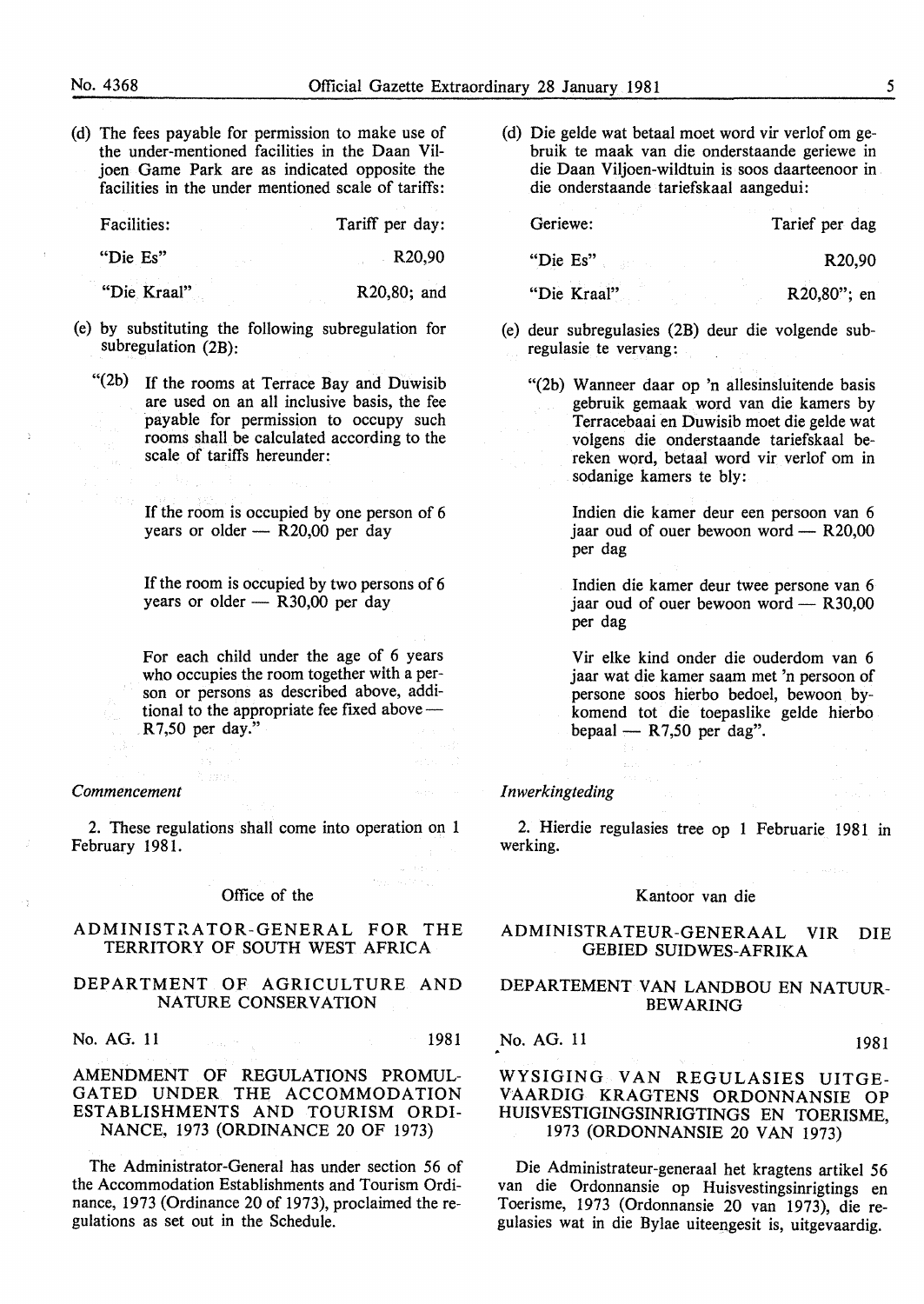#### **SCHEDULE**

*Amendment of regulation 3 of the regulations promulgated by Government Notice 236 of 1974, as amended by Government Notices 248 of 1976, 268 of 1977,37 of 1978 and 9 of 1979* 

1. Regulation 3 of the regulations promulgated by Government Notice 236 of 2 December 1974 (hereunder referred to as the regulations), is hereby amended -

(a) by substituting the following subregulation for subregulation (1):

"(I) Subject to the provisions of subregulations  $(1A)$ ,  $(2)$ ,  $(3)$  and  $(4)$  the fees indicated hereunder in respect of the particular accommodation to be occupied shall be paid for permission to stay in a rest camp in a tourist recreation area:

|                                                         |       | 그 회사는 사람들은 어떻게? |
|---------------------------------------------------------|-------|-----------------|
| Type of accommoda- Num-                                 | Place | Tariff per      |
| tion because the second term of the contract of the day |       |                 |
|                                                         |       |                 |

gat sam

「Michigan → Saper Resource Mark → Sale Balk

#### Bungalow with

and the second books of the second second second second second second second second second second second second

| facilities      |   | Swakopmund  | R <sub>21.90</sub>  |
|-----------------|---|-------------|---------------------|
| facilities      |   | Lüderitz    | R <sub>13</sub> ,20 |
| facilities      | 4 | Lüderitz    | R <sub>10</sub> ,20 |
| Flat            |   | Swakopmund  | R <sub>16</sub> ,40 |
| Bungalow        | 6 | Swakopmund  | R <sub>14</sub> ,10 |
| Bungalow        | 4 | Swakopmund  | R 7,40              |
| <b>Bungalow</b> | 2 | Swakopmund  | R 6,60              |
| Bungalow        |   | Lüderitz    | $R_{0.30}$          |
| Bungalow        | 4 | Lüderitz    | R 7,50              |
| <b>Bungalow</b> | 2 | Lüderitz    | R 4.70              |
| One-bedroomed   |   |             |                     |
| flat            | 3 | Henties Bay | R14,10              |
| Two-bedroomed   |   |             |                     |
| flat            | 5 | Henties Bay | $R16.40$ ";         |
|                 |   |             |                     |

(b) by the deletion of subregulation (IA); and

an Samara (1993)<br>1992 - Paul II (1993), papa (1993), papa (1993)<br>1993 - John Louis (1993), papa (1993), papa (1993)

- (c) by substituting the following subregulation for subregulation (2):
- *"(2)* The fees payable by a person for permission to stay overnight in his own tent or caravan on a camping sight or caravan stand in a tourist recreation area, or to make use of the facilities mentioned hereunder in a tourist recreation area, shall be calculated according to the following scale of tariffs:

#### BYLAE

*Wysiging van regulasie 3 van die regulasies afgekondig by Goewermentskennisgewing 236 van 1974, soos gewysig deur Goewermentskennisgewings 248 van 1976, 268 van 1977, 37 van 1978 en 9 van 1979* 

1. Regulasie 3 van die regulasies afgekondig by Goewermentskennisgewing 236 van 2 Desember 1974 (hieronder die regulasies genoem), word hierby gewysig

- (a) deur subregulasie (1) deur die volgende subregulasie te vervang:
	- "(1) Behoudens die bepalings van subregulasies (IA), (2), (3) en (4) moet die gelde wat hieronder aangetoon word met betrekking tot die besondere huisvesting wat bewoon gaan word, betaal word vir verlof om in 'n ruskamp in 'n toeristeontspanningsgebied te woon:

|                                                          | Plek                                                                                                                                          | Tarief                                                                                                                                                                      |
|----------------------------------------------------------|-----------------------------------------------------------------------------------------------------------------------------------------------|-----------------------------------------------------------------------------------------------------------------------------------------------------------------------------|
|                                                          |                                                                                                                                               |                                                                                                                                                                             |
| おれず こうねつごう とい                                            |                                                                                                                                               |                                                                                                                                                                             |
| $\sim$ 6 $\cdot$<br>6<br>6<br>4<br>2<br>4<br>4<br>2<br>3 | Swakopmund<br>Lüderitz<br>Lüderitz<br>Swakopmund<br>Swakopmund<br>Swakopmund<br>Swakopmund<br>Lüderitz<br>Lüderitz<br>Lüderitz<br>Hentiesbaai | R21,90<br>R <sub>13</sub> ,20<br>R <sub>10</sub> ,20<br>R <sub>16</sub> ,40<br>R <sub>14</sub> ,10<br>R 7.40<br>R 6,60<br>R 8,30<br>R 7,50<br>R 4,70<br>R <sub>14</sub> ,10 |
| 5                                                        | Hentiesbaai                                                                                                                                   | R <sub>16</sub> ,40";                                                                                                                                                       |
|                                                          |                                                                                                                                               | Bed-<br>vesting a service of tal social states to discribe the<br>그 나는 그 그 나라 사람<br>アーバー カードランダインド しょう<br>in a stable that the                                              |

- (b) deur subregulasie (lA) te skrap; en
- (c) deur subregulasie (2) deur die volgende subregulasie te vervang:
	- "(2) Die gelde wat 'n persoon moet betaal vir verlof om in sy eie tent of karavaan op 'n kampeerplek of karavaanstaanplek in 'n toeristeontspanningsgebied te oornag of te woon, of, om van die onderstaande geriewe in 'n toeristeontspanningsgebied gebruik te maak, word volgens die onderstaande tariefskaal bereken:

一个小鱼的家。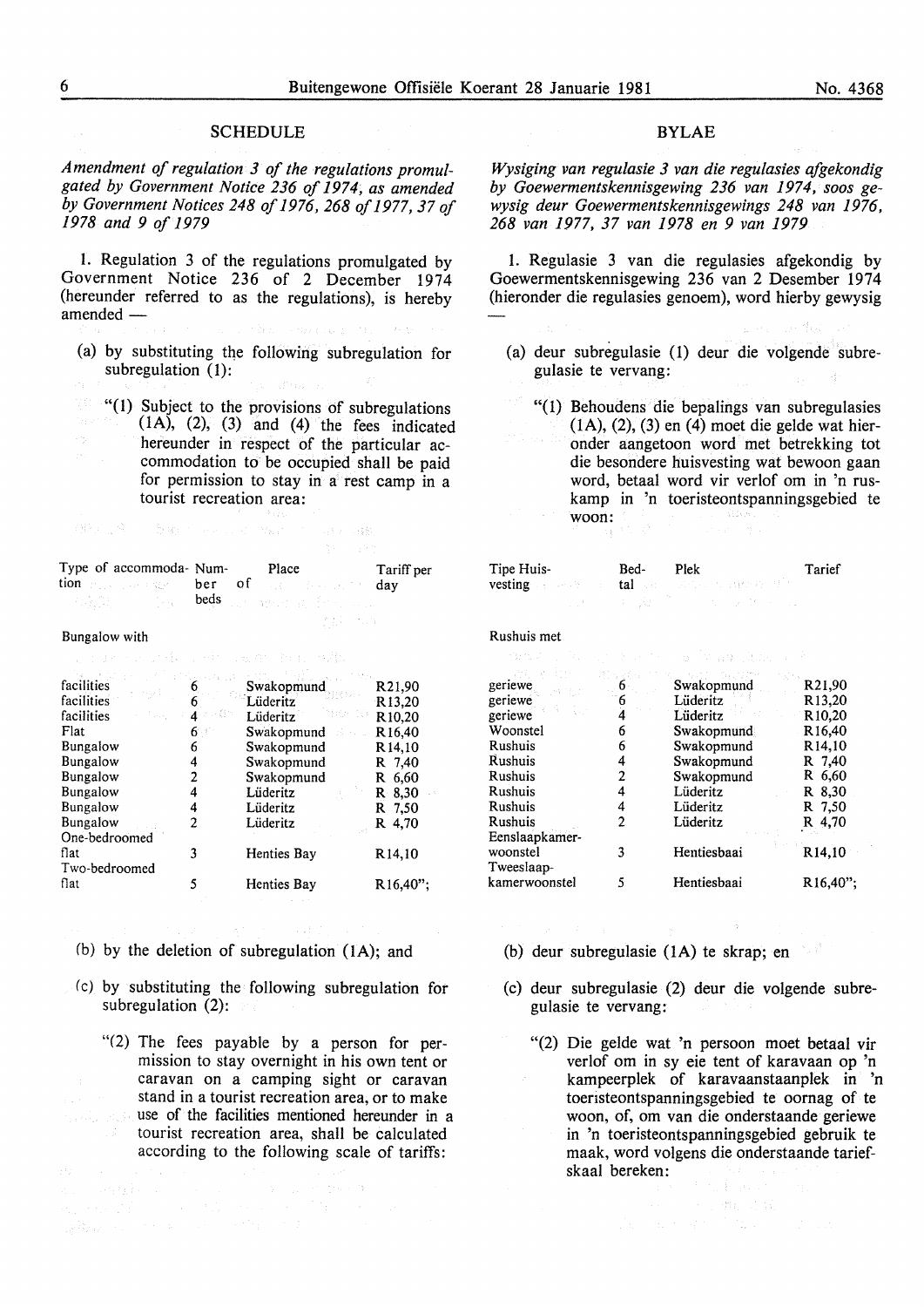Per camping site or caravan stand per day:

| Mile 4                                                                                                                                                                                                                                        | R 4,60 |
|-----------------------------------------------------------------------------------------------------------------------------------------------------------------------------------------------------------------------------------------------|--------|
| Mile 14                                                                                                                                                                                                                                       | R 1,50 |
| Jakkalspütz                                                                                                                                                                                                                                   | R 1,50 |
| Mile 72                                                                                                                                                                                                                                       | R 1.50 |
| Mile 108                                                                                                                                                                                                                                      | R 1,50 |
| Lüderitz<br>the company of the company of the com-                                                                                                                                                                                            | R 3,10 |
| a de la construcción de la construcción de la construcción de la construcción de la construcción de la construcción de la construcción de la construcción de la construcción de la construcción de la construcción de la const<br>Henties Bay | R 4,60 |

Cubicles at Liideritz:

| per year  | R <sub>15</sub> ,00 |
|-----------|---------------------|
| per month | R 1,50              |
| per day   | R 0.10              |

Other secluded areas:

 $\label{eq:2.1} \mathbb{E}_A \mathcal{L}_A^* = \mathbb{E} \left[ \mathcal{L}_A \right] \mathbb{E}_A \left[ \mathcal{L}_A \right] \mathbb{E}_A^* \mathbb{E}_A^* \mathbb{E}_A^* \mathbb{E}_A^* \mathbb{E}_A^* \mathbb{E}_A^* \mathbb{E}_A^* \mathbb{E}_A^* \mathbb{E}_A^* \mathbb{E}_A^* \mathbb{E}_A^* \mathbb{E}_A^* \mathbb{E}_A^* \mathbb{E}_A^* \mathbb{E}_A^* \mathbb{E}_A^* \mathbb{E}_A^* \math$ 

If fresh water and toilet facilities are available  $-$  R1,50

If only toilet facilities are available  $-$  R0,-80.

*Substitution of regulation 5 of the regulations promulgated by Government Notice 236 of 1974, as amended by Government Notices 268 of 1977 and 9 of 1979* 

2. The following regulation is hereby substituted for regulation 5 of the regulations:

"5. If available, the following items or facilities may be provided in a tourist recreation area to the occupier of accommodation, camping sites or caravan stands against payment of the fees indicated against each item or facility:

Per kampeerplek of karavaanstaanplek per dag

| Myl $4$                                                                                                        |                                   | R 4,60   |
|----------------------------------------------------------------------------------------------------------------|-----------------------------------|----------|
| Myl 14                                                                                                         |                                   | R 1,50   |
| Jakkalspütz                                                                                                    |                                   | R 1,50   |
| Myl 72                                                                                                         |                                   | R 1,50   |
| Myl $108$ and $\sim$ 100 $\sim$ 100 $\sim$                                                                     |                                   | R 1.50   |
| Lüderitz de la provincia de la provincia de la provincia de la provincia de la provincia de la provincia de la |                                   | R 3,10   |
| Hentiesbaai                                                                                                    | <b>Controlled Advised Service</b> | $R$ 4,60 |

Kleedhokkies te Liideritz:

| per jaar  |  |  | R <sub>15</sub> ,00 |
|-----------|--|--|---------------------|
| per maand |  |  | R 1,50              |
| per dag   |  |  | R 0.10              |

Ander afgesonderde gebiede:

Indien varswater en toiletgeriewe beskikbaar is R1,50

Indien slegs toiletgeriewe beskikbaar isR0,- 80

*Vervanging van regulasie 5 van die regulasies afgekondig by Goewermentskennisgewing 236 van 1974, soos gewysig deur Goewermentskennisgewings 268 van 1977 en 9 van 1979* 

2. Regulasie 5 van die regulasies word hierby deur die volgende regulasie vervang:

"5. Indien beskikbaar, kan die onderstaande items of fasiliteite in 'n toeriste-ontspanningsgebied aan okkupeerders van huisvesting, kampeerplekke of karavaanstaanplekke beskikbaar gestel word teen betaling van die gelde teenoor elke item of fasiliteit aangedui:

| Stove, electrical hot-plate or small gas<br>stove per day | R <sub>0</sub> .25 |
|-----------------------------------------------------------|--------------------|
| Set of cooking utensils and cutlery per<br>day            | R0.50              |
| Deck chairs, each per day                                 | R <sub>0</sub> ,25 |
| Flat irons, each per day                                  | R <sub>0</sub> .25 |
| Freezing facilities, per container per<br>day             | R <sub>0</sub> .40 |
| Car washing facilities, per motor ve-<br>hicle            | R0.50              |
| Fresh water per 5 litres                                  | R0.05              |

| Stoof, elektriese kookplaat of gas-<br>stofie per dag    | R0.25              |
|----------------------------------------------------------|--------------------|
| Stel kook- en eetgerei, per dag                          | R0.50              |
|                                                          |                    |
| dekstoele, elk per dag                                   | R0.25              |
| strykysters, elk per dag                                 | R <sub>0</sub> ,25 |
| vriesgeriewe, per houer per dag                          | R <sub>0</sub> .40 |
| motorwasgeriewe, per motorvoertuig                       | R0.50              |
| varswater per 5 liter                                    | R <sub>0</sub> .05 |
| stortbadgeriewe in 'n oornag-<br>kampeerarea, per sessie | R0.30              |